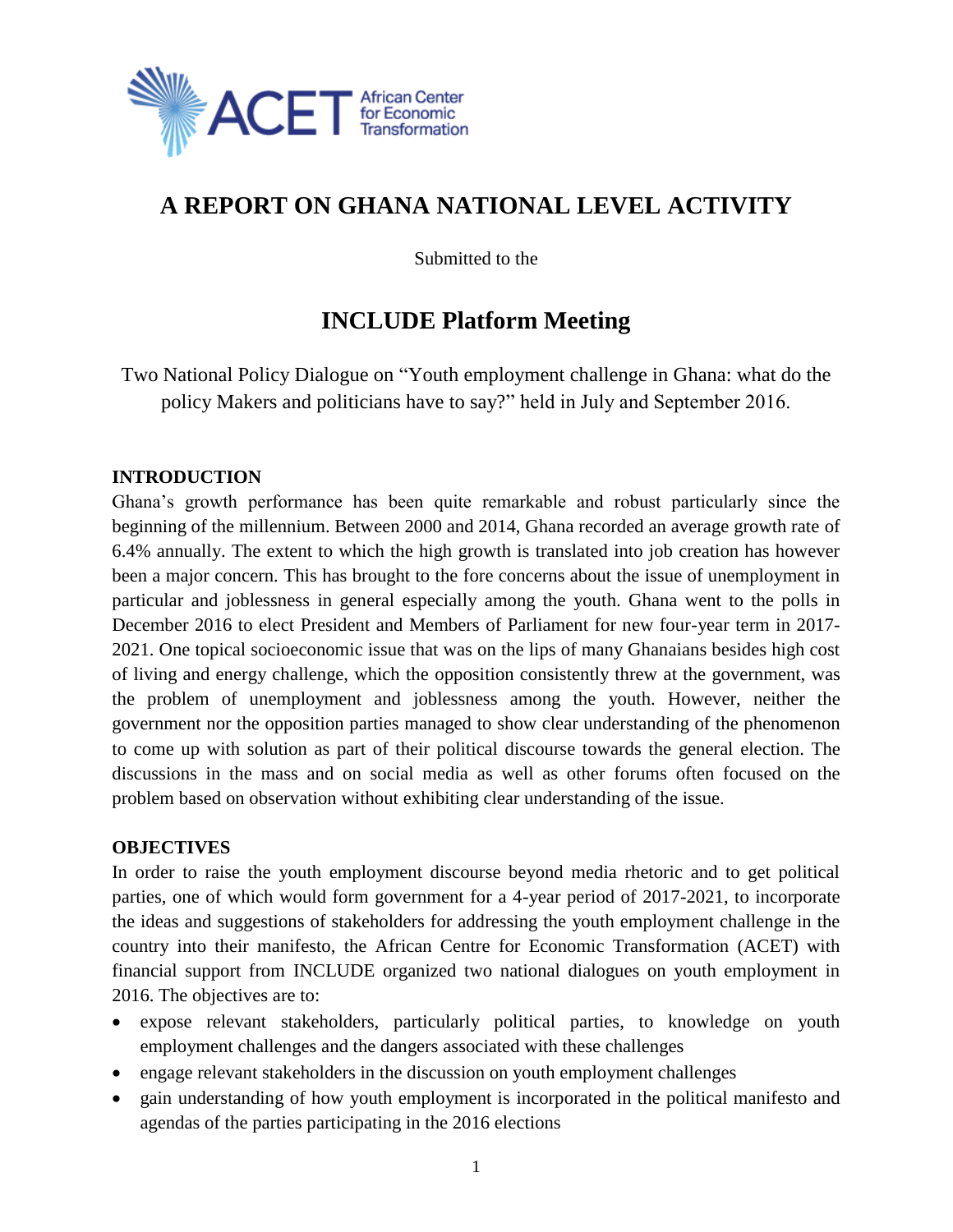

Other key Actors involved in the Dialogues are

- The National Development Planning Commission (NDPC)
- The International Labour Organisation (ILO), Ghana Office
- The World Bank, Ghana Office

## **ACTIVITIES**

Two national dialogues were held in Accra in July and September

## **First Dialogue in July 2016**

This was opened to all stakeholders to dispassionately discuss gather relevant policy recommendations to influence the preparation of policy document of political parties for the 2016 general election. The dialogue brought together a cross-section of Ghanaians including policymakers, political parties, youth groups and students, researchers and the academia, civil society organisations (CSOs), the Dutch Embassy and the United Nations Development Programme (UNDP), and Japan International Cooperation Agency (JICA) and the Media. About 150 participants took part in the dialogue

The dialogue started with remarks from the chief economist of ACET, Dr. Yaw Ansu and the Netherlands' Ambassador to Ghana, Mr. Hans Docter, which was followed by representatives of partner institutions (World Bank, NDPC, ILO and Ghana Employers' Association). Putting the issue of youth employment challenges in perspective, Dr. Ansu, ACET explained that it was important for the country to give the youth the right skills, create the right policies that could create jobs or enable them to create jobs for themselves to ensure a bright future and urged politicians not to use issues related to youth unemployment for propaganda ahead of the November polls.

The Dialogue took the form of plenary and syndicate group sessions. Dr. William Baah- Boateng presented an overview of youth employment challenges in Ghana based on a background paper at the plenary session in the morning followed by questions, answers and comments. Coffee break followed the plenary session morning after which participants were ushered into three different breakout sessions – (i) skills training and dynamics of youth employment, (ii) growth strategy and employment response, and (iii) agriculture and youth employment. Policy recommendations emerged at the breakout session were presented at the afternoon plenary and adopted for the second dialogue in September.

A week prior to the dialogue, William had media engagement (interviews) on radio, television and print. The dialogue was open to all stakeholders. The dialogue witness over 150 participants.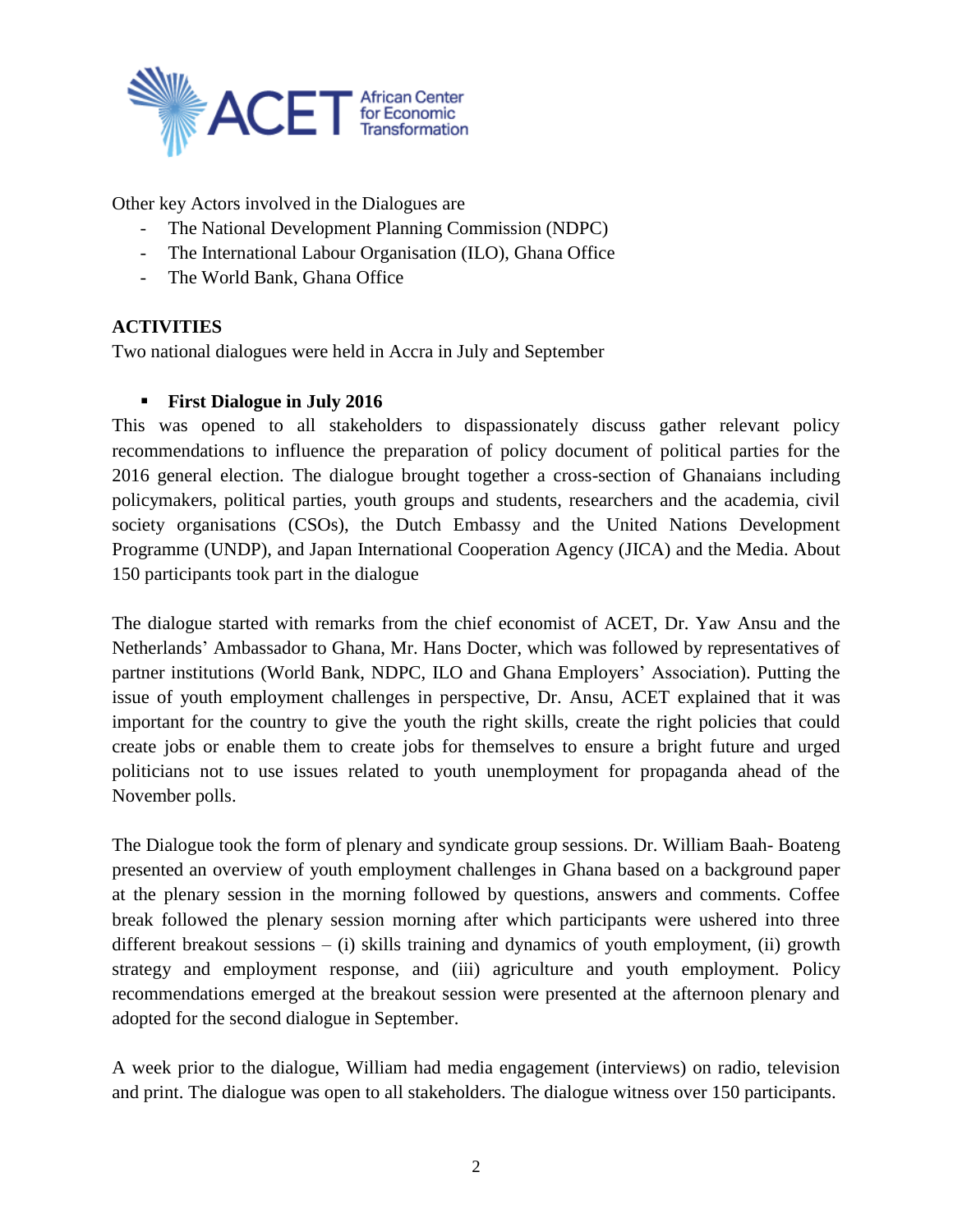

#### **Second Dialogue in September 2016**

The second dialogue organized in September was a follow up of the first dialogue with political parties as key actors. Nine political parties participated in the second dialogue with one key opposition party represented by its National Chairman and one other by the General Secretary. The seven remaining political parties including the main opposition party, which eventually won the Presidential election, were represented by leading members of their respective youth league. Other participants include policy makers, researchers and the academia, youth groups and students, employers and industry and civil society organization (CSOs) as well as section of the media. The dialogue discussed the recommendations that emerged from the first dialogue and political parties agreed to adopt and incorporate as many as possible the recommendations agreed at the dialogue in their policy document – the manifesto and monitor them if they won power.

The programme began with a welcome remark from Dr. Yaw Ansu, the Chief Economist of ACET and chaired by Director of Research at ACET (Dr. Joe Amoakh-Tuffour). This was followed by a presentation of key recommendations that emerged from the first Dialogue by Dr. William Baah-Boateng. A plenary session moderated by Dr. Baah-Boateng, which engaged representatives of the political parties to discuss the recommendations and the feasibility of its implementation and the modalities and assurance of incorporating the agreed points into their policy documents followed.

#### **OUTCOME**

The two national dialogues gained much (media) attention and engaged all stakeholders, including political parties, in proposing effective solutions. The purpose was to engage the parties in a discussion before the presidential and parliamentary elections, so that a consensus had been reached on the labour market challenges. Indeed, "Job creation" became the main issue during the electioneering campaign to the extent that the main opposition party (which went on to win the election) titled their Manifesto "Change: An agenda for jobs". Employment generation strategy in the document was anchored on industrialisation linked with modernised agriculture with two key campaign issues – "one district, one factory", and "one village, one dam" alongside "planting for food and jobs" to show the party's commitment to promoting employment generation of their government.

#### **OUTPUT**

- A Concept Note
- Background Paper on Youth Employment in Ghana
- Final Report of the Two Dialogues
- Stakeholders' engagement forums
	- o 13 July 2016, National Policy Dialogue on Youth Employment Challenge in Ghana. Read a report based on the dialogue [What do the Policy Makers and](http://acetforafrica.org/media/latest-news/national-policy-dialogue-on-youth-employment-challenges-in-ghana-what-do-the-policy-makers-and-politicians-have-to-say/)  [Politicians have to say?](http://acetforafrica.org/media/latest-news/national-policy-dialogue-on-youth-employment-challenges-in-ghana-what-do-the-policy-makers-and-politicians-have-to-say/)